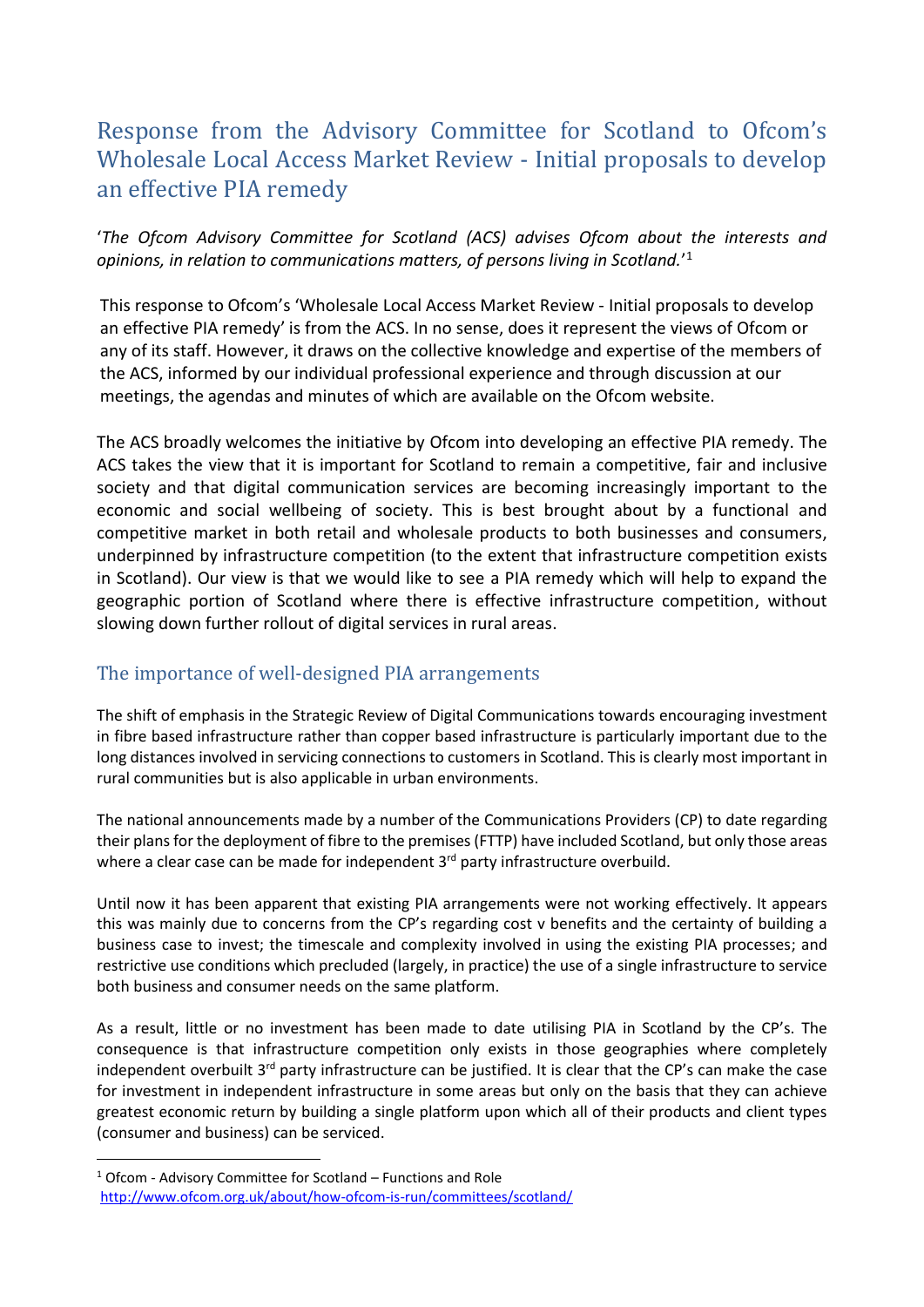This has resulted in Scotland having only a small geographic footprint where there is genuine choice of supplier based upon infrastructure competition. We have widespread adoption of wholesale product competition, a far less effective basis for competition, over the bulk of the Scottish geography.

## Detailed response to the consultation

The ACS considers that the five actions to address an effective PIA remedy are to be welcomed. These are:-

- 1. Equivalence of Inputs between BT businesses and other CP's
- 2. Removal of usage restrictions on PIA based infrastructure
- 3. Pricing review in absolute but also inclusive of ancillary charges
- 4. Online information and detailed records data to be made available
- 5. More efficient processes which can give greater certainty of outcome, cost and timescale.

Equivalence of Inputs, whereby the downstream BT businesses have to follow exactly the same processes as other CP's, has worked well in other regulated areas. The Openreach (OR) processes and systems should be built such that BT businesses consume the PIA product in exactly the same way as other OR customers.

The ACS considers that regulations that permit only certain technologies or products to be offered over PIA based infrastructure are no longer required, and are an impediment to the most economic network deployment. Continuing to have regulatory restrictions of this nature are over-burdensome, likely to distort the market in favour of BT and stifle innovation. Such restrictions also limit market entry for smaller operators, who can only grow into servicing consumer ultrafast broadband at scale when there is a mix of other high margin customers which can support their cashflow and margin mix needs. Usage restrictions of any kind will effectively insulate the BT downstream businesses from free and fair competition.

In terms of cost recovery and charging there should also be equivalence when recovering physical infrastructure costs for such things as duct repairs.

CP's and indeed the other downstream BT businesses, should have to bear reasonable and proportionate survey costs, but should not have to bear the cost of continual infrastructure surveys to establish whether records are correct in circumstances where OR has failed to keep them up to date. The ACS suggests that OR should be mandated to maintain records to a high degree of accuracy and quality as a baseline, before other charges can be levied. The new streamlined processes should be viewed as an opportunity to continually improve digital record accuracy and quality over time.

Regarding the construction of new infrastructure, new civil works today are provided to OR by certified independent civil works contractors commissioned to undertake the works exclusively by OR. These contractors operate with physical infrastructure standards, materials specifications and within the confines of the New Roads and Street Works Act. In practice the 'commissioning party' for street works extensions to existing infrastructure need not be limited to OR, provided the contractor supplies digital records evidence that the works have been completed to the appropriate standards, tested, certified and recorded appropriately.

Installation of cable and jointing up to the point where it connects into a live network can also be undertaken by certified independent civil works contractors. We consider that in practice a certified contractor who could be commissioned by a CP to build new network is likely also to be able to undertake the second phase of cable works and therefore mitigate many of the delays which could arise through the need to coordinate with OR. The phase of cable work involving splicing and Optical Time Domain Reflectometery (OTDR) testing to the exchange over live network may however require the active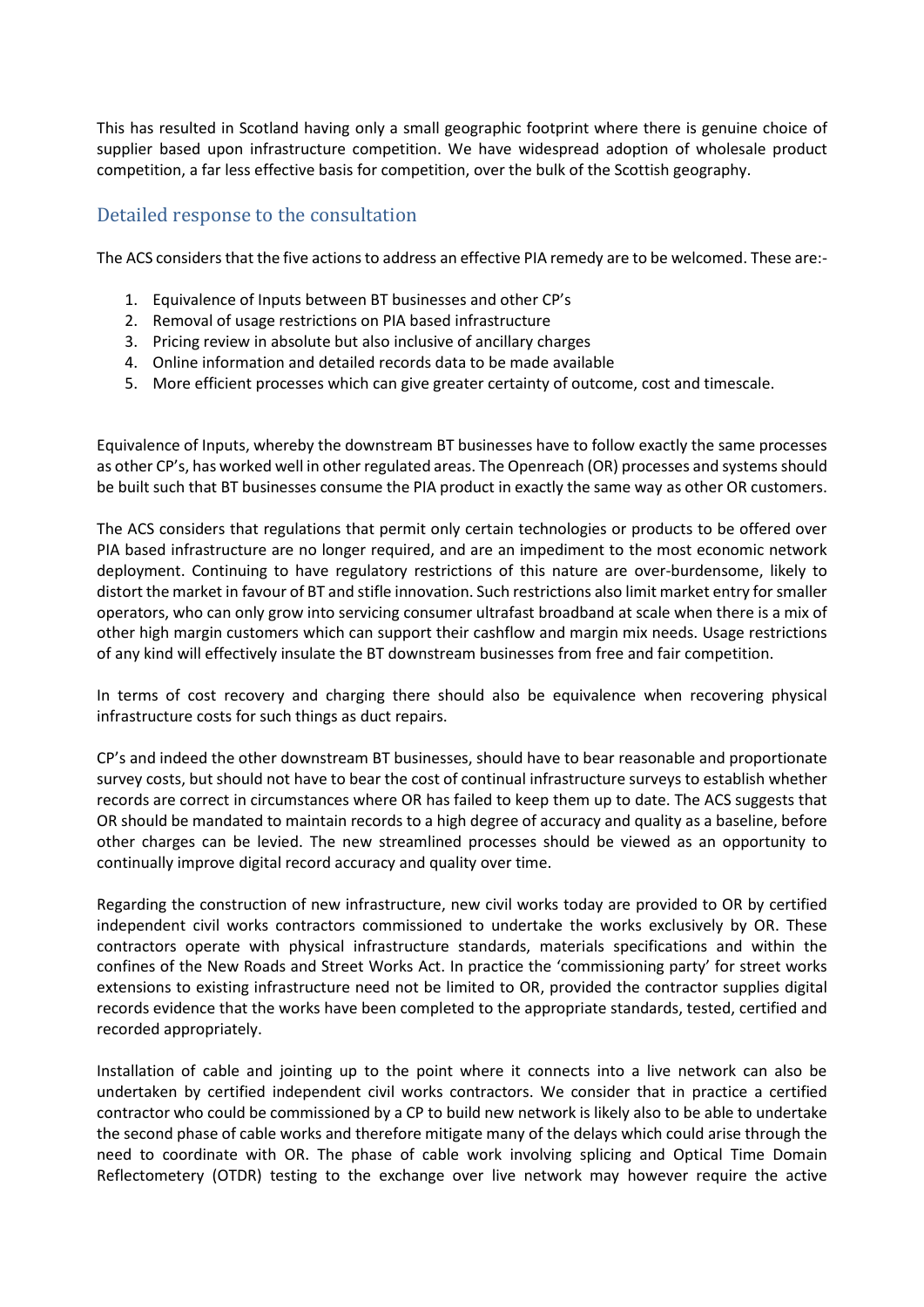involvement of OR. The case for cabling works being 'commissioned' by a third party is therefore, we consider, also a role that can be provided by a certified independent civil works contractor up to the point when connection and testing to live network is required.

In terms of overhead cable on poles, Ofcom should seek the necessary powers to compel OR to undertake a rolling program of investment over a suitably long period of time to replace all overhead copper cable with Hybrid copper/fibre cable. Where OR are building new overhead pole infrastructure, use of this type of cable should be mandated from a suitable near future date.

This issue may also speak to the need for forward visibility for capital investment expenditure in a way that other regulators have always mandated (gas, water, electricity), particularly if it can be done on the basis of regulated return on investment. This would take OR infrastructure closer to the 4th utility position it appears to be assuming with the development of a USO.

Where overhead poles require fibre installation as a result of a CP request, then in the same way that certified independent civil works contractors could be used for ducts/cable, a similar provision could be made for poles/cable, again with deference to connection and testing to live network perhaps being an exception.

The ACS recognises that the wind and ice loading characteristic on a pole route will change as a result of an additional second cable but in all but the most exposed locations, the physically smaller and lighterfibre cable and joint enclosures should not result in exceeding the design loading for poles in the vast majority of cases. Therefor a pragmatic approach towards engineering standards should be agreed with clear exceptions for pole routes which are exposed or at altitude. A mechanism should be included to allow consideration of the remaining life of the existing copper cable, and, if replacing it with a hybrid copper/fibre would be the sensible economic decision bearing in mind installation costs, splitting the cost appropriately between OR and the CP's.

In regard of provision of sufficient certainty for charges over the lifetime of a PIA provisioned route for a CP, it is clear that the current charging mechanism does not give clarity and certainty. An explicit long term charge based upon the current methodology at the time at which the service is ordered is a pragmatic way forward.

Ancillary charges should be limited by Ofcom where possible, recognising that if 'self-built' network extensions or new cabling can be provided by certified independent civil works contractors commissioned and controlled directly by the CP's, then many of the causes of ancillary charges should fall away. Other so called 'unavoidable ancillary charges' should be heavily scrutinised by Ofcom as to their applicability and fairness, their impact upon timescales and equivalence.

The proposal from Ofcom that OR should make available digital network records so that CP's can plan on the basis of plant availability, with suitable granularity of detail and with active Geographical Information System (GIS) interworking, is welcomed.

The question arises as to who exactly will get access to this GIS data and on what basis? An 'Electronic Communications Code operators only' approach would preclude a vast number of smaller operators, ISPs and WISPs who could use PIA for local and regional solutions. There are also non-service provider bodies in Scotland such as Scottish Futures Trust, Community Broadband Scotland or Scottish Enterprise who have legitimate grounds to understand OR plant records and who are involved with community based solutions or aggregation of public and private sector demand based solutions in less economic areas. One solution may be to allow the UK's devolved administrations as well as service providers to have access to this data. In the case of the Devolved Administrations, they could be allowed to share the data amongst the various departments and non-departmental organisations according to local data sharing